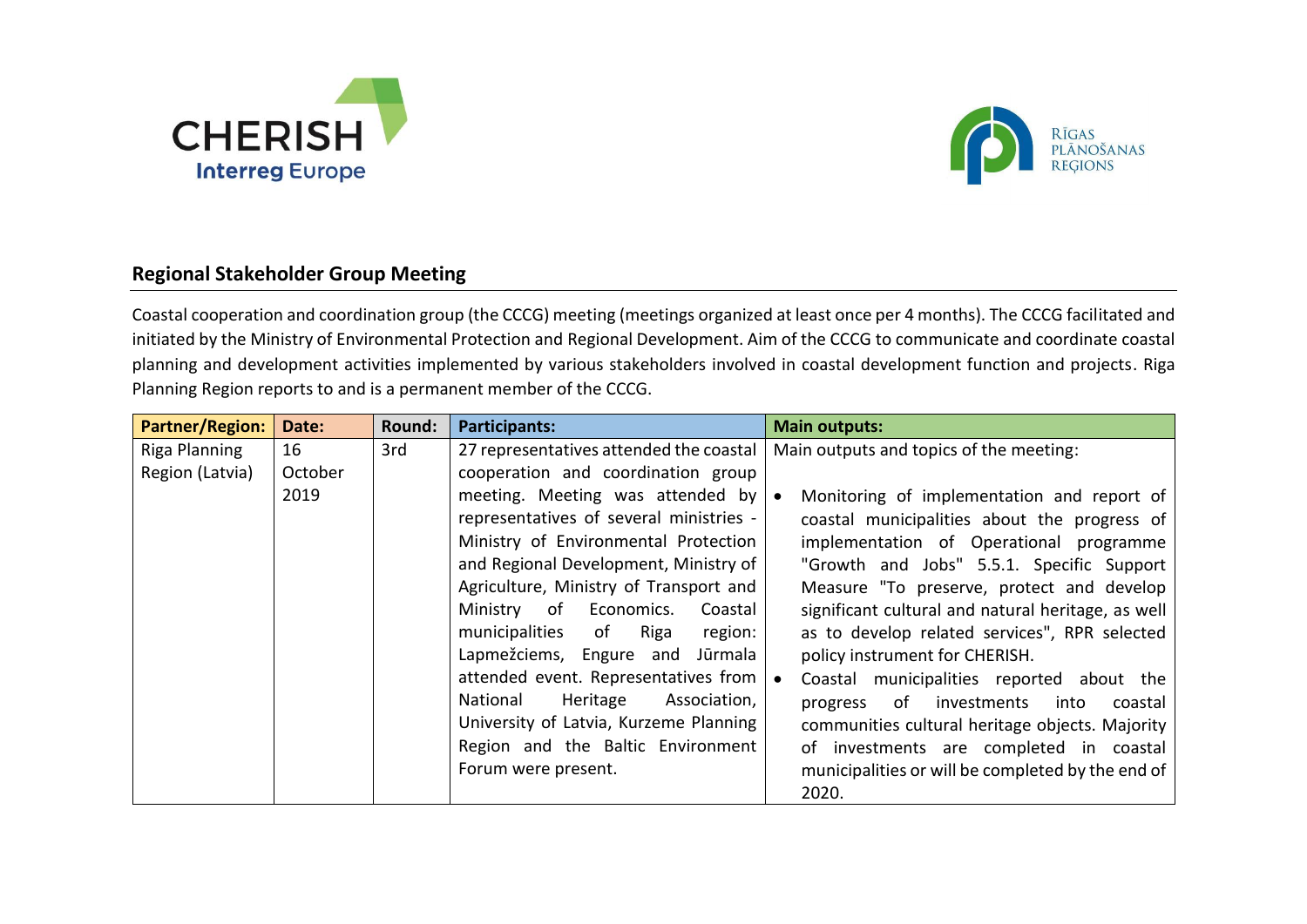



|  | Ministry of Environmental Protection and<br>Regional Development presented<br>Interim<br>Evaluation results of implementation of the<br>coastal planning.<br>Environmental impact of coastal activities |
|--|---------------------------------------------------------------------------------------------------------------------------------------------------------------------------------------------------------|
|  | (tourism, visits) and the state of coastal public<br>infrastructure. Main conclusions being that                                                                                                        |
|  | intensity of use of public infrastructure in the<br>coastal municiaplities is increasing due to                                                                                                         |
|  | increased tourism and visits to coastal<br>communities, amounting up to 5 m.visits per<br>year.                                                                                                         |
|  | CHERISH project was presented to 27                                                                                                                                                                     |
|  | participants of the meeting. The overview of the                                                                                                                                                        |
|  | project aims, activities and expected results                                                                                                                                                           |
|  | were presented. Main highlights from best                                                                                                                                                               |
|  | practice exchange activities in CHERISH ILEEEs                                                                                                                                                          |
|  | were introduced, participants were briefed on                                                                                                                                                           |
|  | possible best practices from Riga region. The aim                                                                                                                                                       |
|  | of the presentation was to disseminate CHERISH                                                                                                                                                          |
|  | project results so far, generate wider awareness                                                                                                                                                        |
|  | about the project, its aims to foster support and<br>collaboration of stakehodlers for influencing                                                                                                      |
|  | policy instruments for fishing communities.                                                                                                                                                             |
|  | MEPRD informed that Carnikava Municipality                                                                                                                                                              |
|  | (coastal municipality) has prepared a proposal                                                                                                                                                          |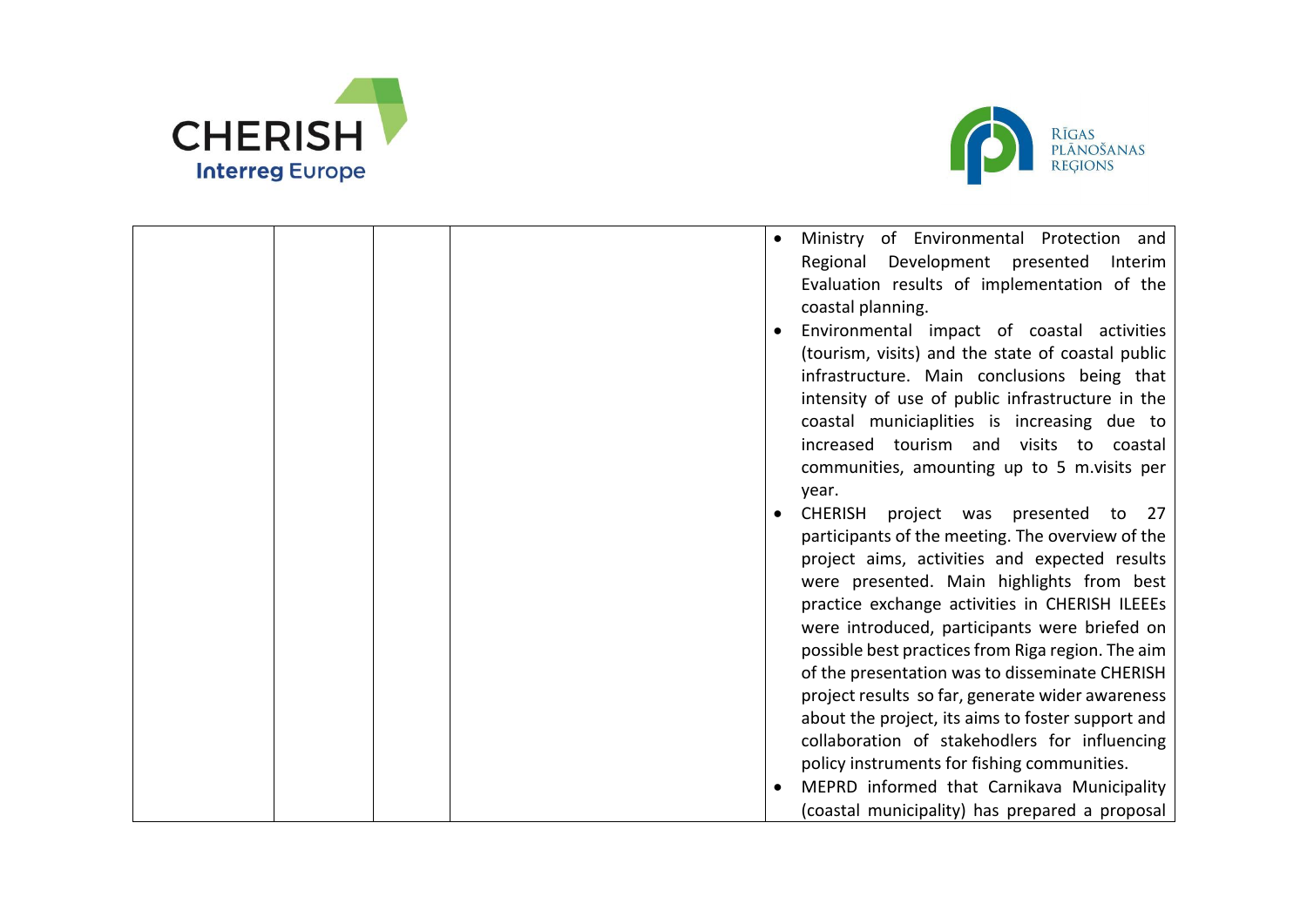



|  | for inclusion of lamprey catching and               |
|--|-----------------------------------------------------|
|  | preparation traditions into the Register of         |
|  | National Intangible Heritage. If the application is |
|  | successful, thi will enable to obtain funding from  |
|  | the Latvian Culture Capital Foundation for          |
|  | activities and further projects to keep this        |
|  | tradition alive. Results of the application will be |
|  | announced on October, 2019.                         |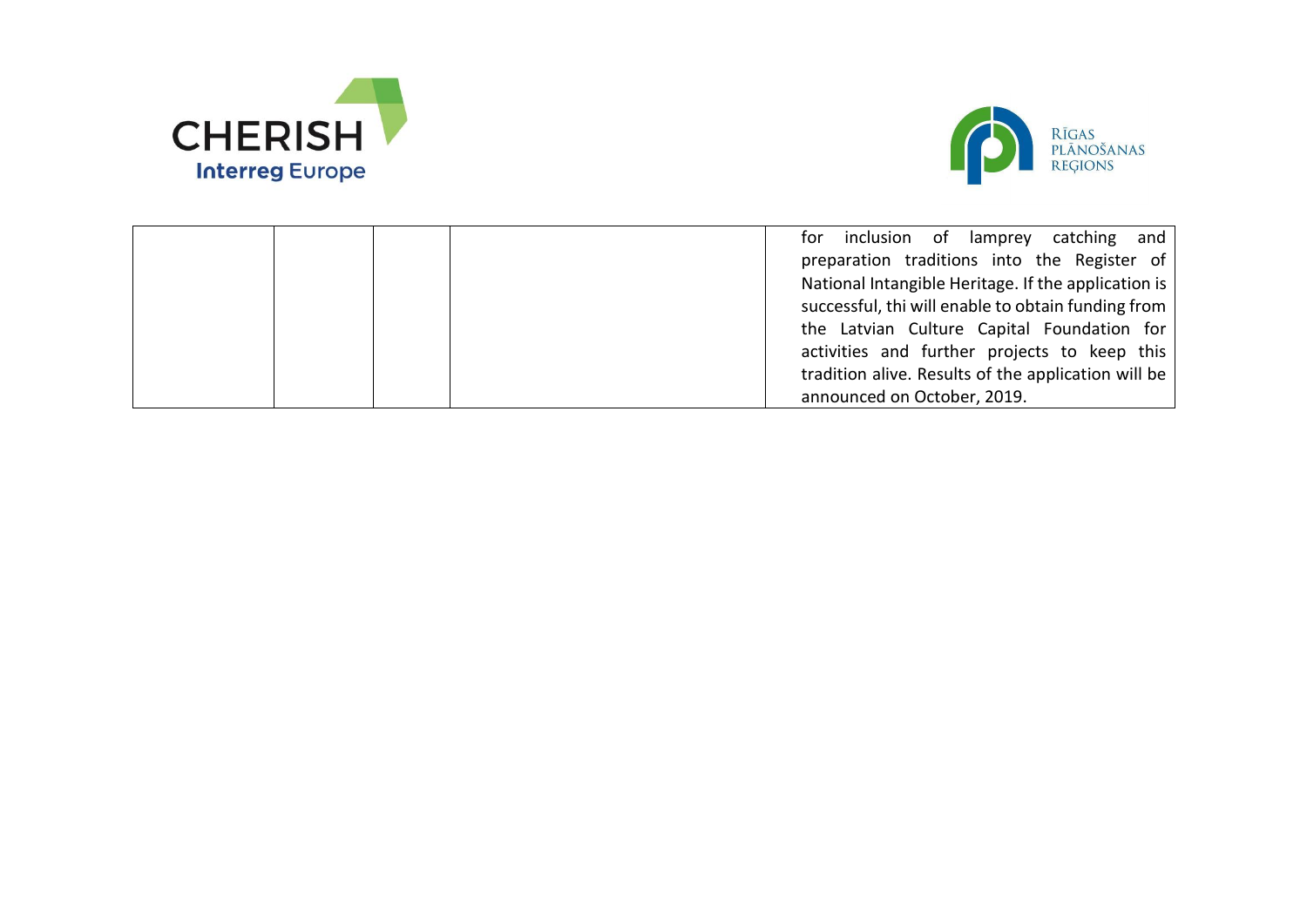



## **Photos:**

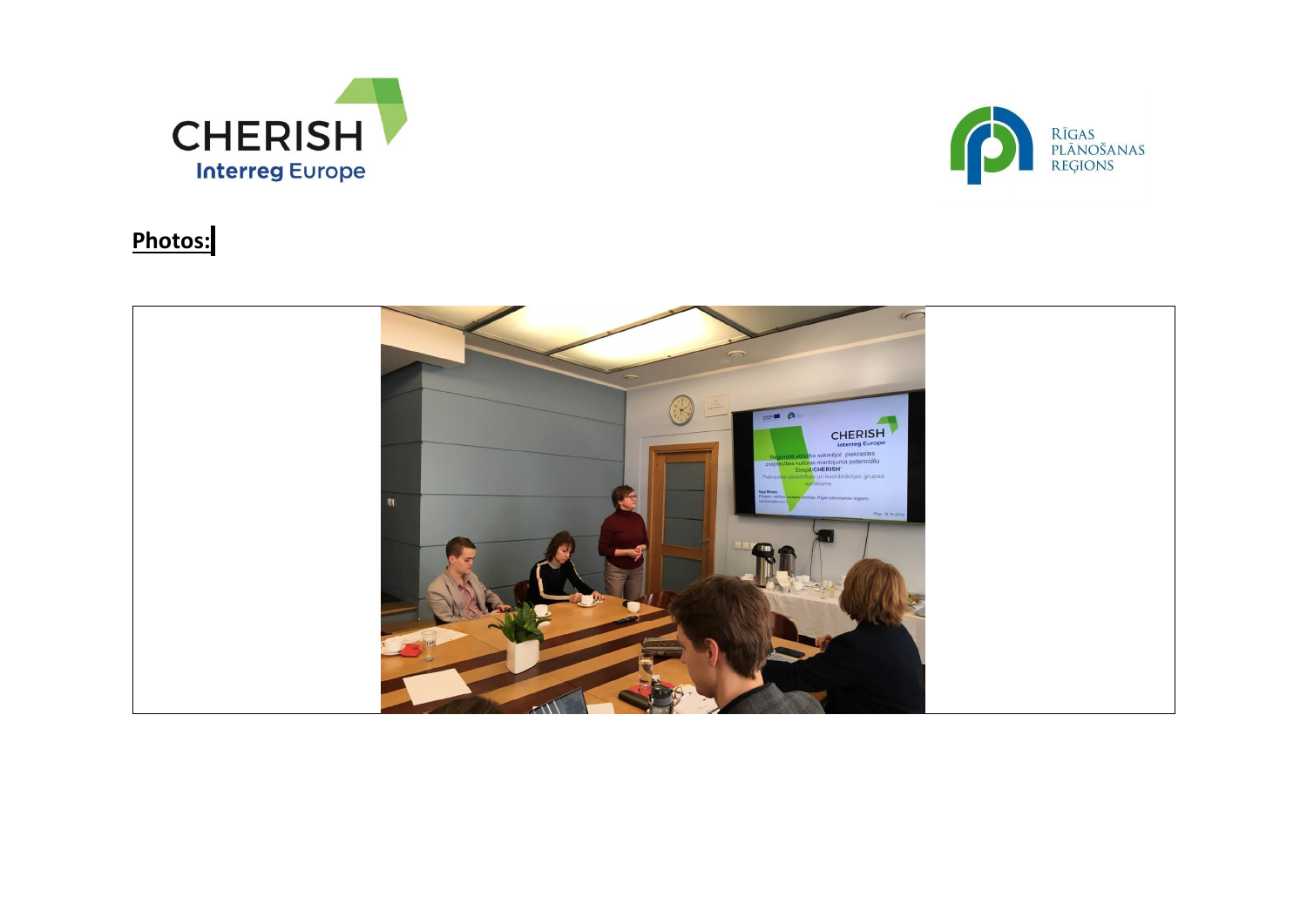



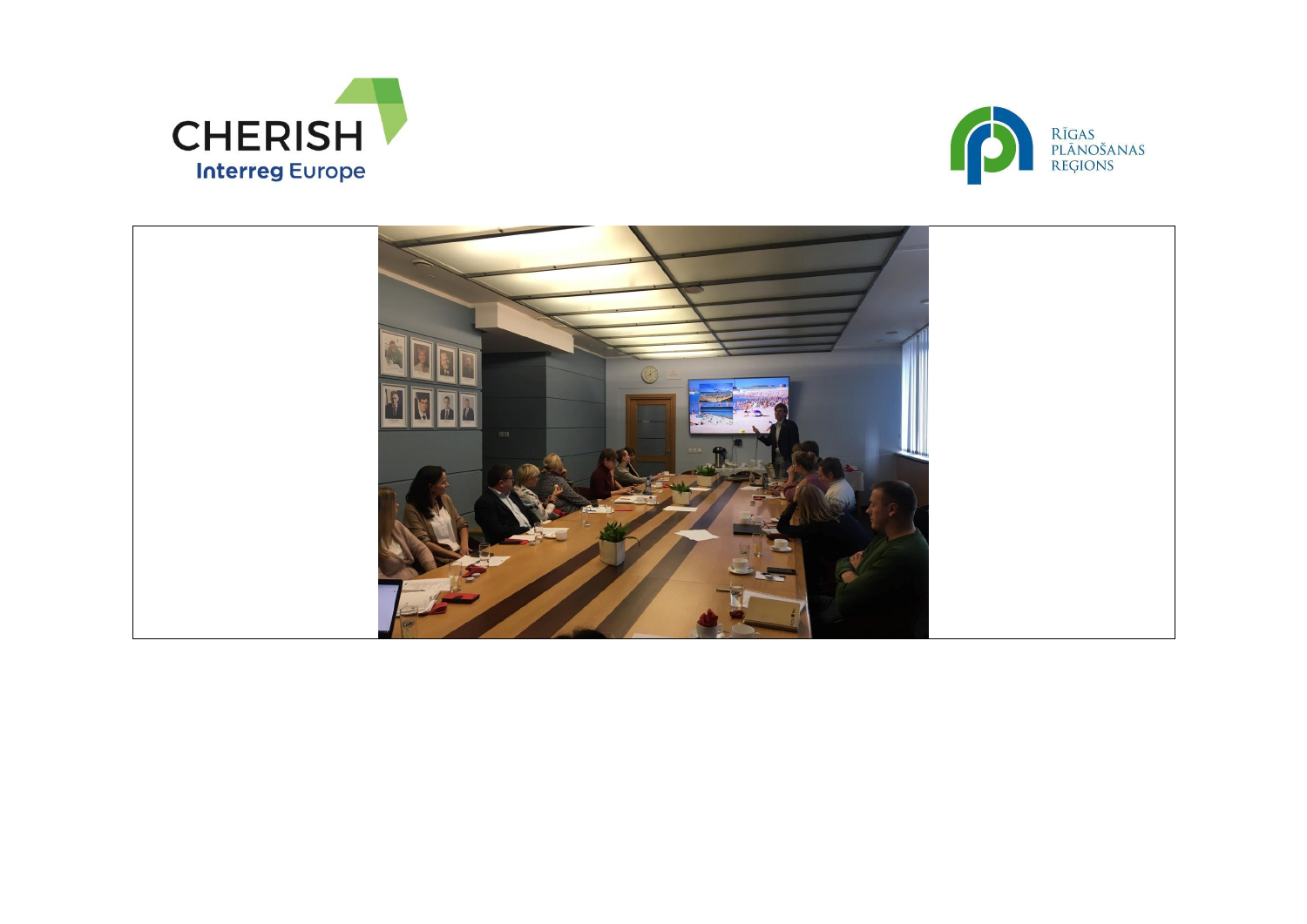